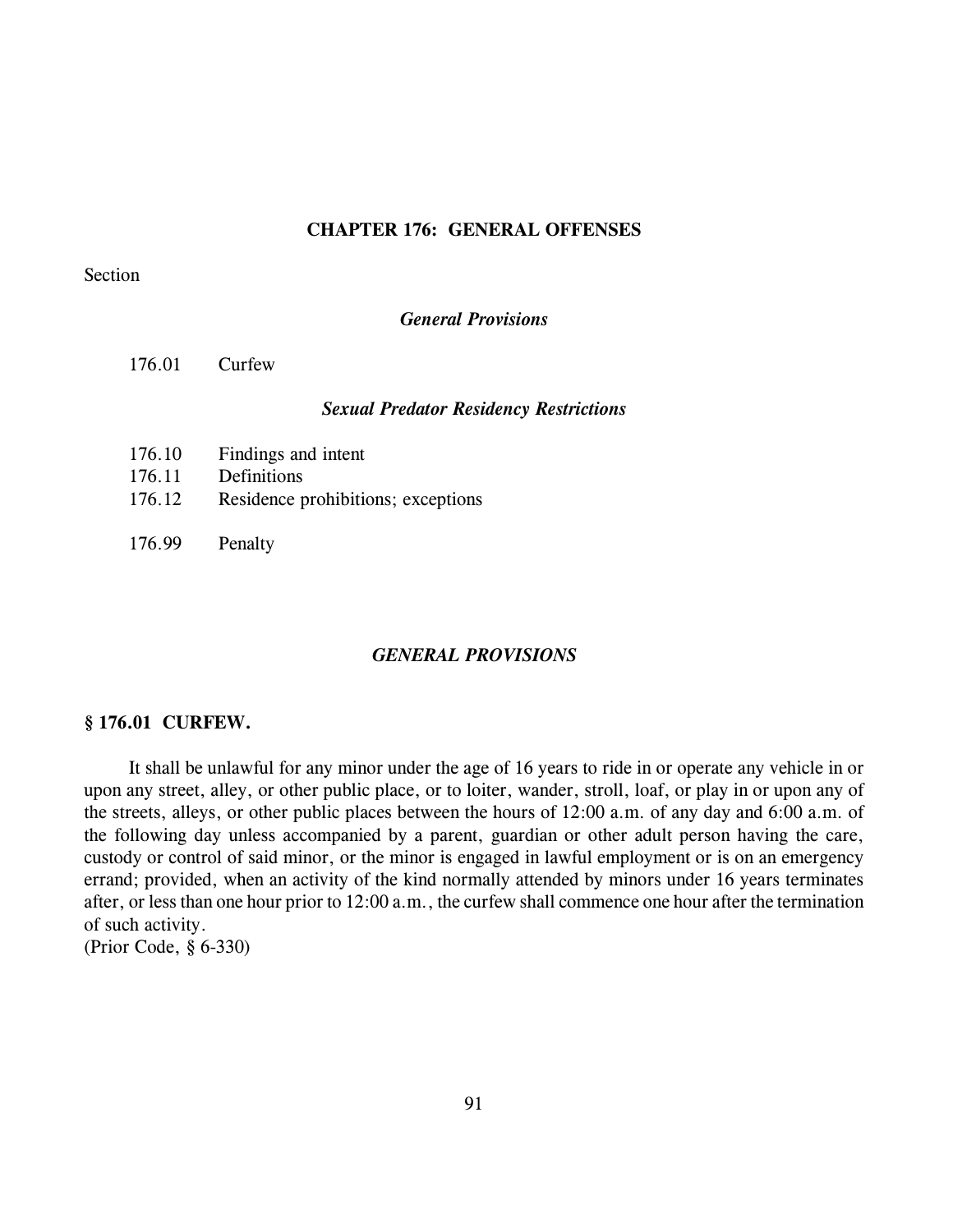# *SEXUAL PREDATOR RESIDENCY RESTRICTIONS*

# **§ 176.10 FINDINGS AND INTENT.**

(A) The Nebraska Legislature has found that certain sexual predators present a high risk to commit repeat offenses.

(B) Sexual predators to whom the Sexual Predator Residency Restriction Act applies present an extreme threat to public safety and because of the high risk to commit repeat offenses, in addition, makes the cost of sexual predator victimization to society at large an unreasonable expense.

(C) It is the intent of this subchapter to serve the city's compelling interest to promote, protect, and improve the health, safety, and welfare of the citizens of the city by creating certain areas around locations where children regularly congregate in concentrated numbers where certain sexual predators cannot reside.

(Ord. 463, passed 5-2-06) Penalty, see § 176.99

## **§ 176.11 DEFINITIONS.**

The following words, terms, and phrases when used in this subchapter shall have the meanings ascribed to them in this section, except where the context clearly indicates a different meaning.

*CHILD CARE FACILITY.* A facility licensed under the Nebraska Child Care Licensing Act (Neb. RS 71-1908 - 71-1923, R.R.S. 2003), as currently existing or hereafter amended. It shall include licensed places both inside and outside of the corporate limits of the city.

*RESIDENCE.* A place where the person regularly sleeps, where the person has established his or her home, where he or she is habitually present, and to which, when he or she departs, he or she intends to return. A residence may include more than one location and may be mobile or transitory. Residency may be shown by, among other evidence, receipt of mail at the premises or identification of the premises as a residence on a driver's license, vehicle registration, or other document.

*SCHOOL.* A public, private, denominational, or parochial school which meets the requirements for accreditation or approval prescribed in Chapter 79 of the Nebraska Revised Statutes.

*SEXUAL PREDATOR.* An individual who is required to register under the Sex Offender Registration Act, who has a high risk of recidivism as determined by the Nebraska State Patrol under Neb. RS 29-4013, Supp., 2004, and who has victimized a person 18 years of age or younger. (Ord. 463, passed 5-2-06) Penalty, see § 176.99